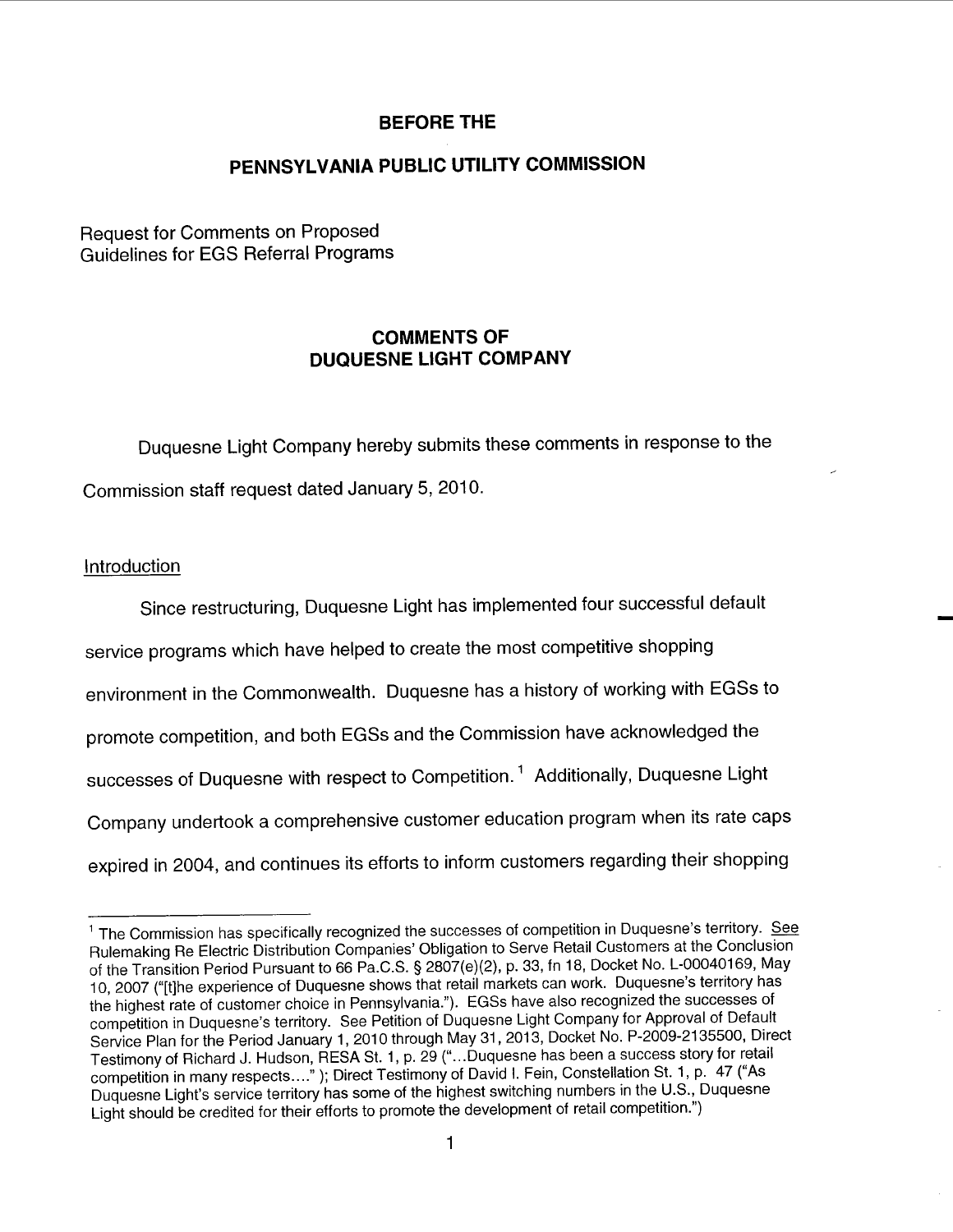choices in a variety of ways, including a Customer Service Center that addresses issues and options regarding customer choice, dissemination of brochures addressing competition and other important energy issues including energy efficiency and low income assistance programs. Today, approximately 60% of the total electric load in Duquesne Light's service territory is shopping with a competitive supplier.

As a result, Duquesne disagrees with the proposed Guidelines for EGS Referral Programs and offers its specific comments below on the areas of the proposed program components of most concern.

Duquesne's customers have a choice today in who provides their electric generation, without restrictions and without additional cost. It is Duquesne's position that this EGS Referral program may ultimately do more to harm the competitive business environment than help, and that it is not necessarily in the best interest of the Residential and small C&I customers.

#### Duquesne Comments on Proposed Guidelines for EGS Referral Proqrams

1. Selection of an EGS and Enrollment.

The proposed EGS Referral Program states customers participating in a referral program shall be permitted to affirmatively choose a specific EGS, and those customers that do not express a preference will be assigned at random, on a rotating basis, to an EGS drawn from the list of participants in the program. Further, the proposed EGS Referral Program states utilities shall enroll customers into a referral program on behalf of EGSs, and may accomplish enrollment through a telephonic process implemented by their call centers.

 $\overline{2}$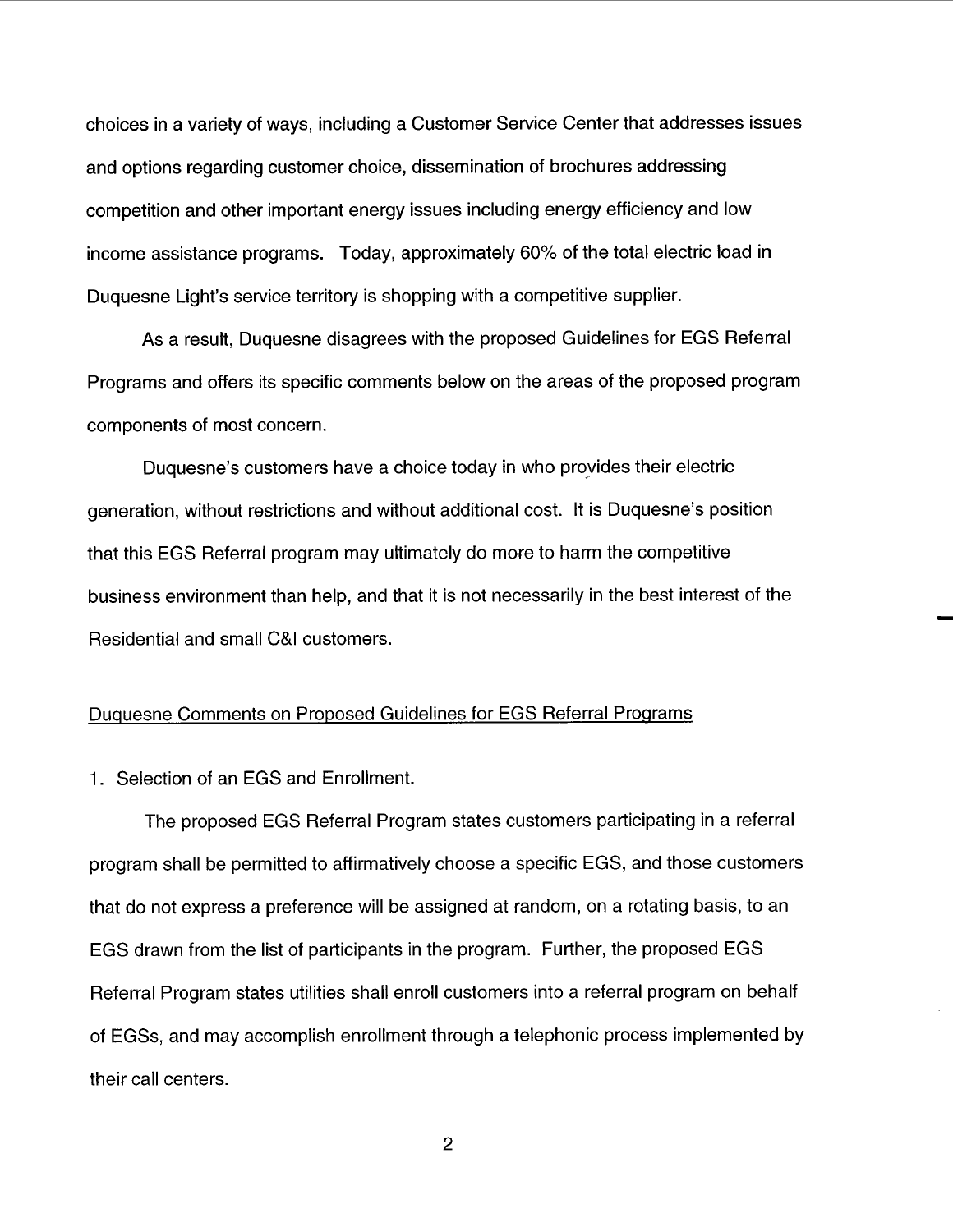Duquesne fully supports competition, however, disagrees with any requirement to enroll a customer into an EGS offering without the customers' express consent to do so. Enrollment of customers, who do not choose to select a specific alternative electric supplier, into a randomly selected EGS program and service offerings is not "Customer Choice," and may likely result in a plethora of other problems.

It is Duquesne's position that competitive energy pricing, customer service and marketing among competing service providers should be the catalysts to a robust energy market. In its support of competition, Duquesne has eliminated declining block rate structures to provide a simplified Default Service rate structure for Residential and Small C&I customers so that it is easy for them to compare prices on a KwH basis. Duquesne also offers a Purchase of Receivables program for these customers.

Duquesne does not believe a government imposed program forcing customers to take service from a supplier they never elected is the proper path to a robust market.

#### 2. Unnecessary Expense

The proposed Referral Program places numerous new technology requirements on the Electric Distribution Companies (EDCs), such as requirement to retain recordings of the conversation where the customer agrees to participate in the program, and requirements to develop and maintain a dedicated webpage to the referral program which includes functionality to randomly assign customers to an EGS who do not desire to pick a specific supplier. Additionally, for customers who do not have internet access the guidelines propose a hard copy mailing providing the options available under the

<sup>&</sup>lt;sup>2</sup> Duquesne Light was the first major EDC in the Commonwealth to offer a Purchase of Receivables POR") program, and this program will continue with its now pending POLR V default service plan.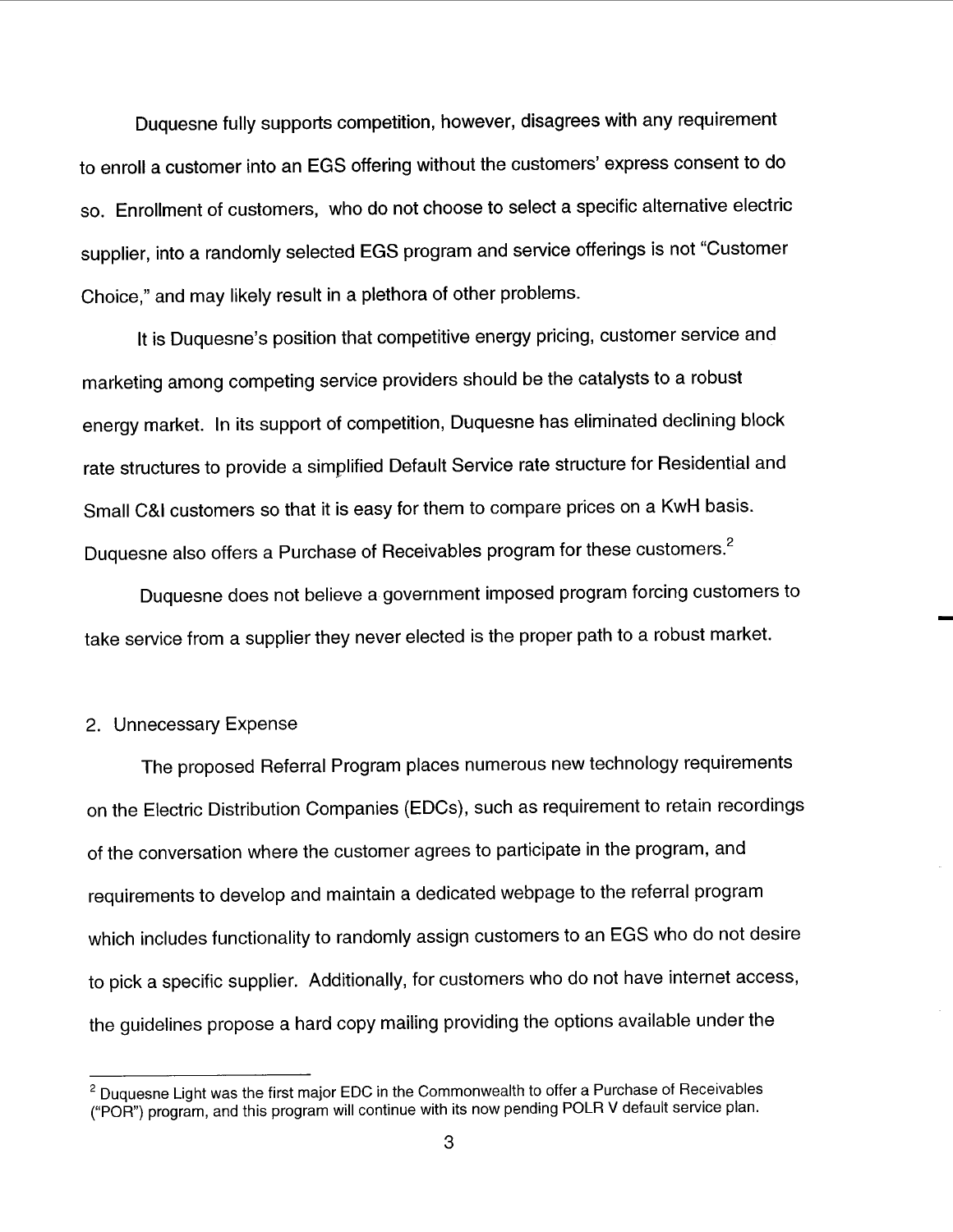programs. Within days of enrollment, utilities would be required to send the customer a letter and initiate an EDI transaction to notify the EGS of the enrollment. If adopted, the proposed referral program would require all of the current enrollment, switching and notification rules to be changed across multiple systems and program tracking codes would need to be added. The list of changes and related expenses goes on and on.

Duquesne estimates the EGS Referral Program, if implemented as proposed would increase costs to Duquesne customers an estimated \$2 million for expenses including multiple program changes, development of a website and telephonic applications, and other costs related to consumer confusion and billing inquiries, as well as the costs associated with various mailings, such as paper, postage and mailing services, etc.

It is Duquesne's position that it is unwise and premature to move forward with changes to the existing processes that add costs without clearly identified benefits to customers.

### 3. Cost Recovery Surcharge

The proposed EGS Referral Program allows for costs for the administration of this program by the utilities to be recovered through a Retail Markets Surcharge, which shall be non-bypassable and shall be applicable to all customers within the residential and small commercial rate classes

Duquesne opposes a Retail Markets Surcharge which would be imposed on all customers of a given rate class, whether they were participating in an EGS program or not.

 $\overline{4}$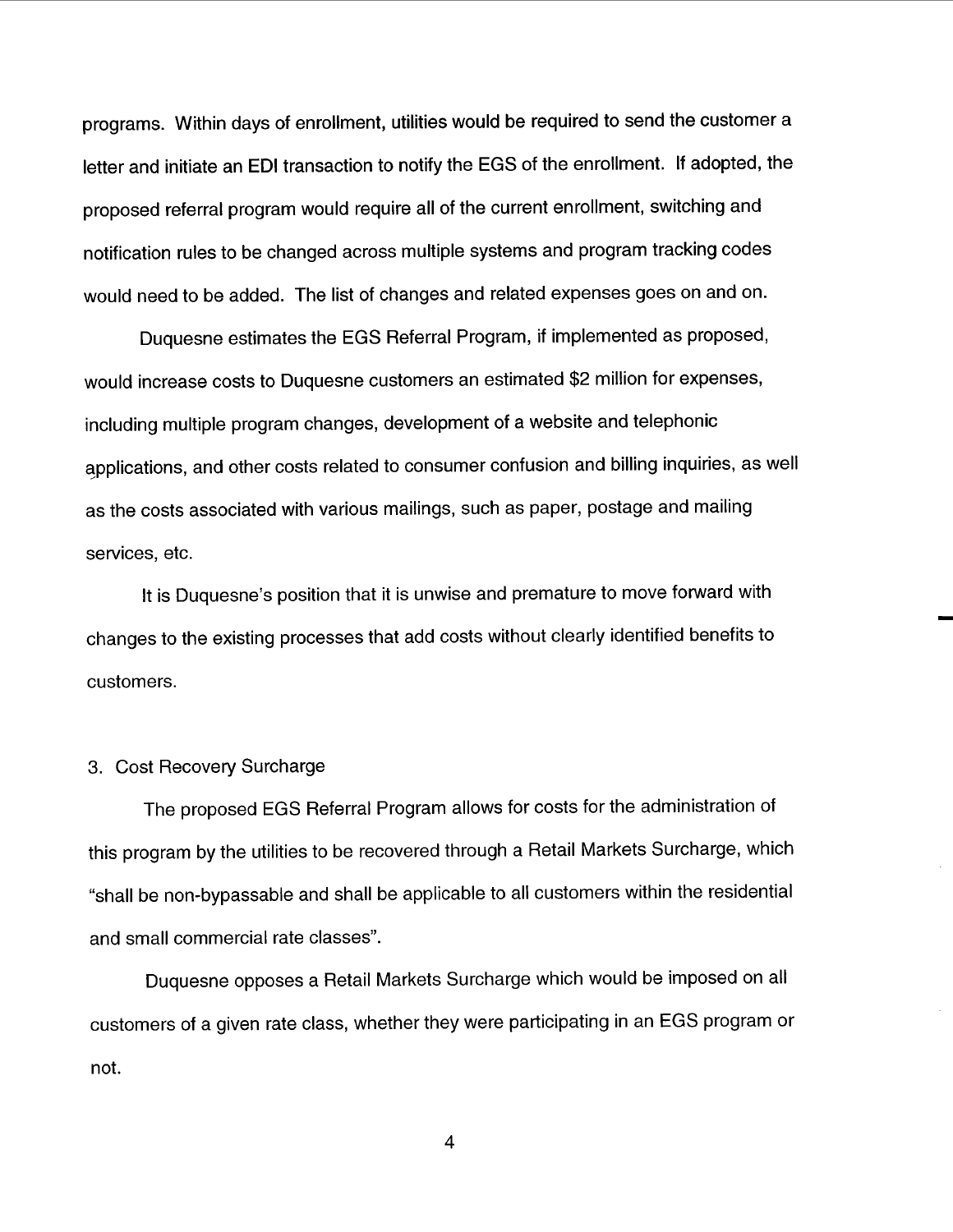It is Duquesne's position that all consumers should not be forced to pay a surcharge, regardless of whether they are participating in an alternative supplier program or not. Instead, Duquesne believes that robust energy market's exist where competing EGSs come up with their best, most cost efficient service offering that will attract the customer while keeping their business profitable, and then allowing the customer to be able to choose the offer that best suits them.

### 4. Introductory Offering

The proposed EGS Referral Program requires EGSs to provide customers referred to them an introductory discount of 7% off the EDC POLR rate for the introductory period of two months. Further, all informational materials promoting a referral program must conspicuously disclose that the savings offered during the introductory period are not guaranteed beyond that period.

Duquesne believes these plans are not in the best interests of customers. They wrongfully entice customers to join an alternative supplier thinking that they will save money. Then once the customer is enrolled, the price can be raised to any level as it is not regulated. The Commission should not lend its name or support to a plan that exposes customers to this potential deception.

Similar concerns have been raised in New York by Gerald Norlander, Executive Director of the Public Utility Law Project of New York, Inc.<sup>3</sup> In March 2007,

Mr. Norlander testified that:

The New York "ESCO Referral Program" offers a "teaser" introductory rate to induce customers to switch.. . approximately \$2.80. Only after the switch does the

<sup>&</sup>lt;sup>3</sup> PULP is an independent nonprofit organization in Albany, New York, created by community and legal aid organizations to represent the interests of low income utility customers.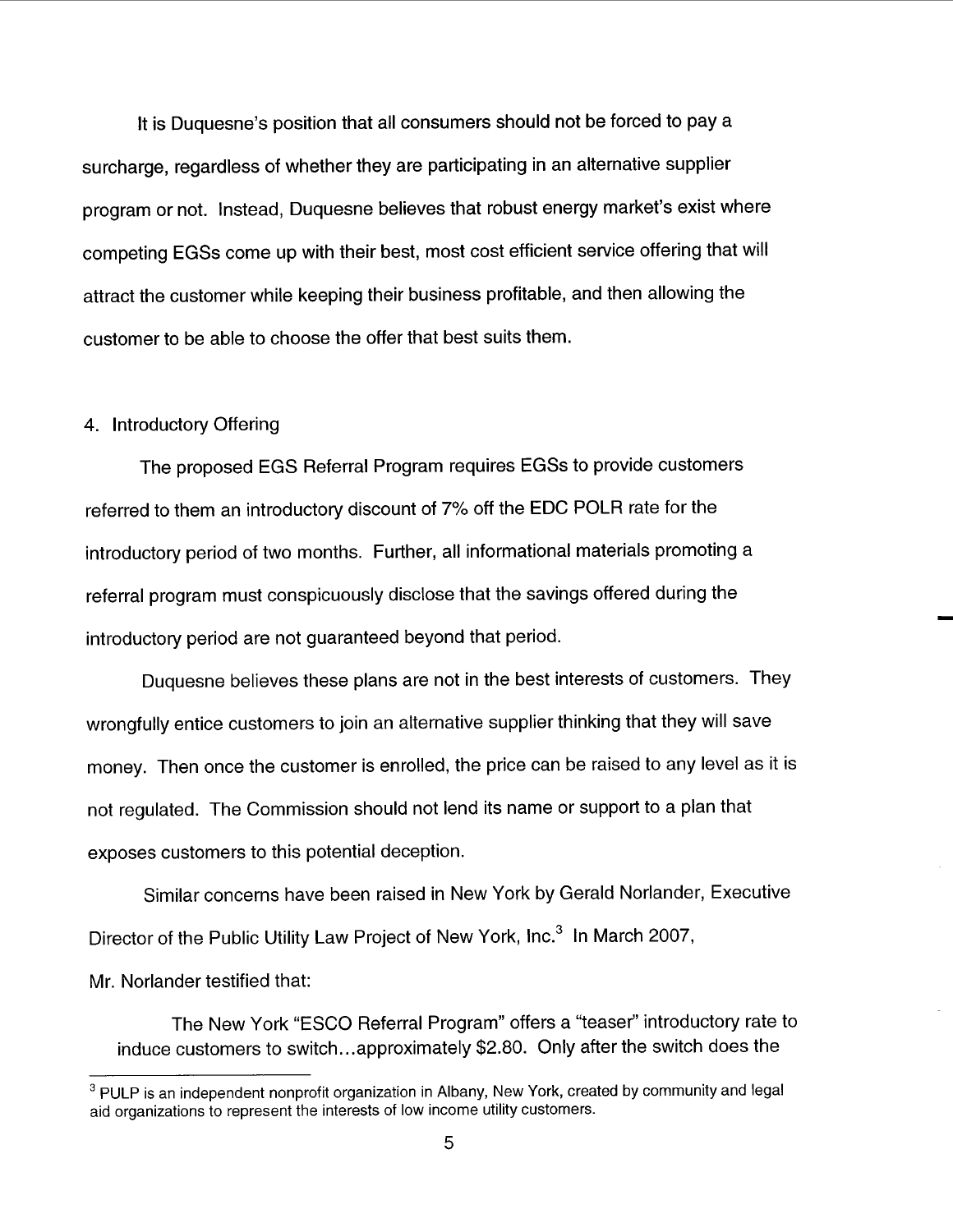customer have the opportunity to learn what the rates and terms will be after the introductory period-assuming that the disclosure are timely mailed and scrutinized by the customer before the end of the period. This is a classic "bait and switch" or cramming" tactic: baiting the customer with a temporary price break.. . and then switching to alternative, more expensive terms and conditions unless the customer affirmatively rejects them...There is no oversight of the post-introductory rate levels or required disclosure of a comparison with regulated rates from the distribution company. The "teaser" rate followed by significantly higher post-introductory period rates, along with early termination charges, has led to significant consumer dissatisfaction in New York.<sup>4</sup>

Duquesne shares similar concerns about the way these programs are structured and the ease with which customers are assigned or deemed to "accept" a contract at unregulated rates not subject to Commission review without their affirmative consent. It is Duquesne's position that "teaser" rates offered for short periods of time, established only to entice customers to switch, may offer no long-lasting consumer benefit, and risk eroding consumer confidence in competitive energy markets.

## 5. Proposed Website

The EGS draft referral program suggests that EDCs should create and run a dedicated webpage for the referral program. This webpage shall contain utilities existing rates (or PTC), a list of the EGSs participating in the referral program, the EGSs' introductory discount rate, and post-introductory period rate offerings for each EGS. Duquesne submits that such a webpage, as described here, is unnecessary to foster competition.

Duquesne already has a dedicated portion of its website regarding customer choice, which assists consumers without a mandated referral program. The website

<sup>&</sup>lt;sup>4</sup> Testimony of Gerald A. Norlander, Executive Director, Public Utility Law Project of New York, Inc., before the Committee on Energy and Technology of the Connecticut General Assembly, March 6, 2007 at $7 - 8$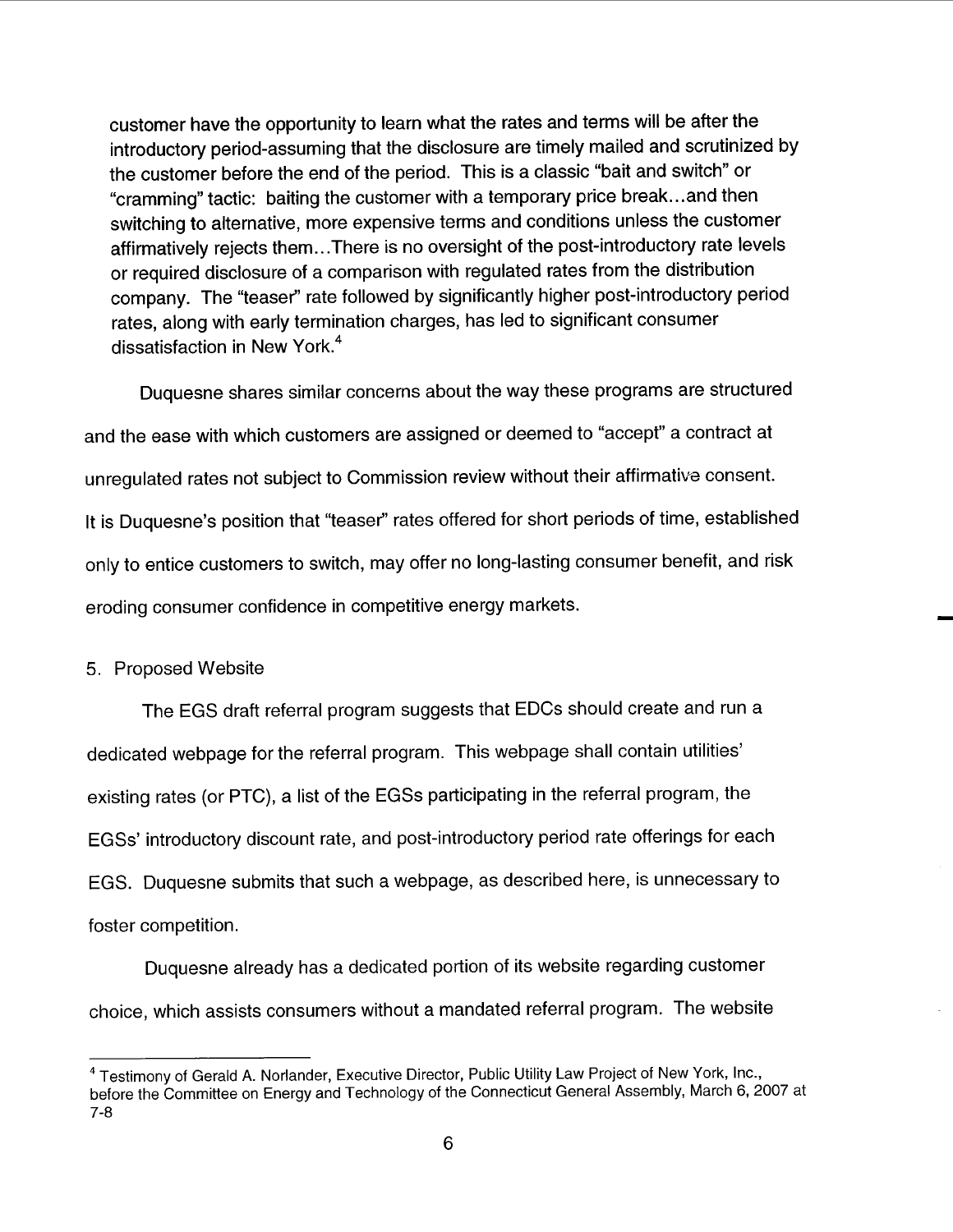includes multiple pages with information on customer shopping. The Company has a section on its website that educates customers regarding electric choice, a section describing what the customer needs to do to shop, including price to compare information, a supplier checklist and a section on suppliers servicing residential and small C&I customers.

Also, Duquesne provides links to the Pennsylvania Public Utility Commission and the Office of Consumer Advocate web pages, which provide up-to-date competitive EGS offering information. Duquesne appreciates the oversight the Commission and the Office of Consumer Advocate gives to this process and believes it is an important ingredient needed to assure the balance of competition with accurate customer information. Duquesne, or any EDC, should not be placed in the role of marketer for suppliers.

## **Conclusion**

Duquesne Light has long supported the Pennsylvania energy retail markets, and has in place today a number of programs each designed to further promote retail competition in its service territory. As a participating member of various working groups tasked with resolving obstacles that block the free flow of information related to Customer Choice, Duquesne has expended significant effort establishing the processes and procedures that support customer participation in a program which allows them choices in their electric generation supplier.

 $\overline{7}$